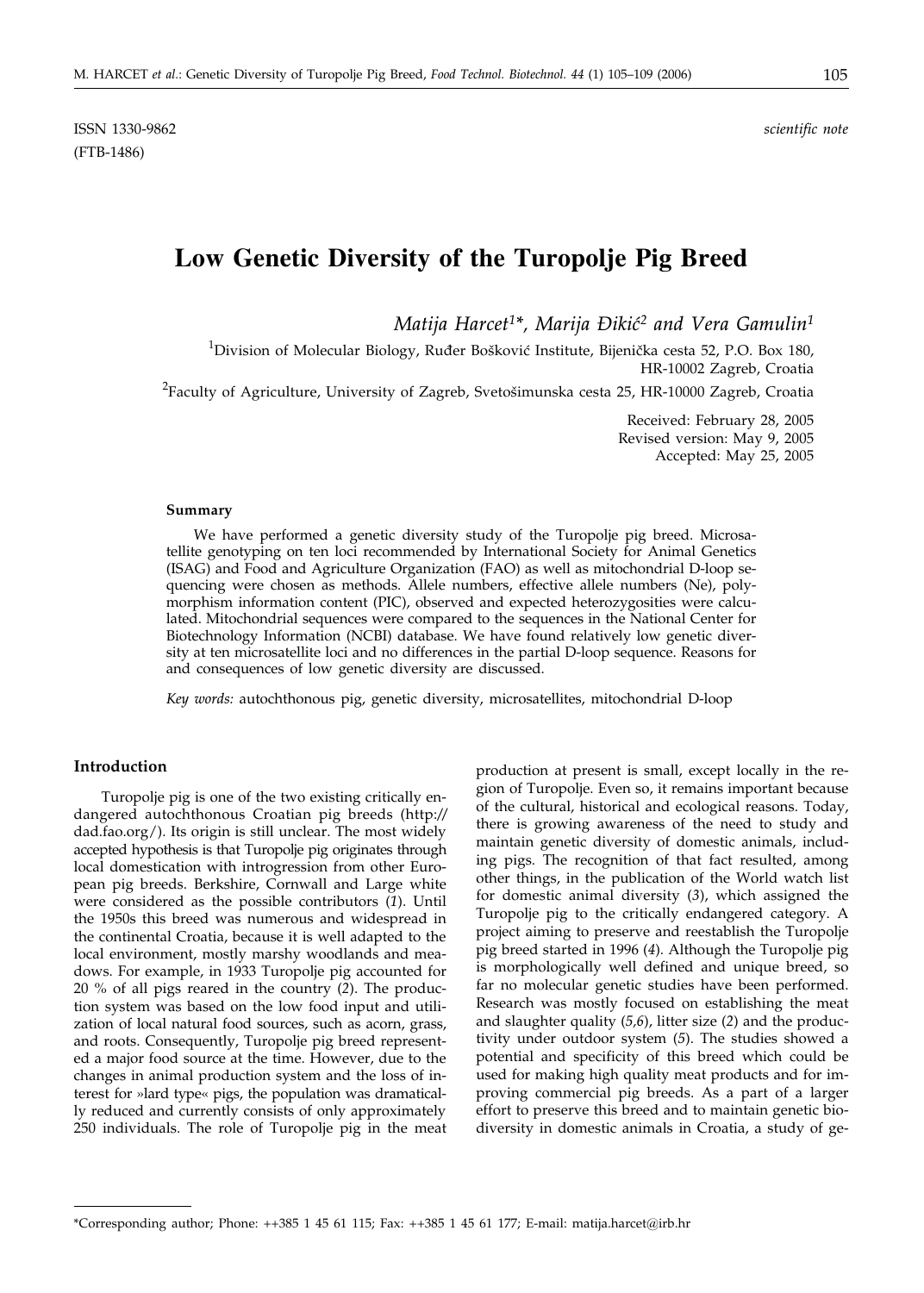netic diversity in the Turopolje pig breed was performed. We were especially interested in the consequences of the recent population bottleneck, which Turopolje pig population experienced in the middle of the 20th century.

# **Materials and Methods**

Blood samples were taken from 35 purebred Turopolje pigs. All samples were collected at a location in Turopoljski lug, where the majority of the remaining population of the Turopolje pig breed is kept. The total DNA was isolated from 0.5 mL of whole blood using modified phenol chloroform procedure (*7*) and stored at 4 °C. Ten microsatellite loci were selected for analysis according to the recommendations by ISAG-FAO (*8*) and amplified (see Table 1). Latest ISAG-FAO guidelines recommend the use of seven out of ten microsatellite loci (*9*). All chosen loci were dimeric CA repeats except CGA locus, which has two tetrameric CTTT and one dimeric CT repeat region. Oligonucleotides for amplification of the selected loci were synthesized at MWG – the genomics company, Ebersberg, Germany. One primer in each pair contained fluorescent marker Cy5. Microsatellites were amplified in a total volume of  $25 \mu L$  for  $30 \text{ cy}$ cles. The mixtures contained approximately 50 ng of genomic DNA, 1x PCR buffer (Amersham Pharmacia Biotech), 1 pmol of each primer, 0.5 nmol of each dNTP and 1 U of Taq polymerase (Amersham Pharmacia Biotech). PCR reactions were performed according to the previously published procedure (*10,11*) or with minor modifications in Biometra® T personal thermocycler. Primer sequences and annealing temperatures for ten microsatellite loci are given in Table 1. PCR products were checked by electrophoresis on 1.5 % agarose gels. The size of the PCR products (microsatellite alleles) was determined on ALFexpress<sup>TM</sup> DNA sequencer using AlleleLocatorTM 1.03 software (Amersham Pharmacia Biotech). ALFexpress<sup>TM</sup> Sizer<sup>TM</sup> 50-500 was used as a size standard. Electrophoresis was performed on 8 % denaturing polyacrylamide gels (ReproGelTM High Resolution, Amersham Pharmacia Biotech).

Number of alleles was determined by direct counting. Effective number of alleles (*12*), observed (Hobs) and expected (Hexp) heterozygosities were calculated

using POPGENE (*13*) program. Polymorphism information content (PIC) was calculated with CERVUS (*14*). Program Bottleneck (*15*) was used to test the microsatellite data for recent effective population size reductions – bottlenecks.

Primers »MitF« (GTA TGC AAA CCA AAA CGC CAA GTA) and »MitR« (CCA GCT ACA ATT GAT TTG ACT GTG) were designed to amplify a 557 bp long fragment (excluding the primers) of the porcine mitochondrial D-loop between sites 15458 and 16064 of the complete pig mtDNA sequence used as a reference (GenBank AJ002189) (*16*). Mitochondrial PCR products were directly sequenced on ALFexpress in both directions using ThermoSequenase Cy5 Terminator Kit (Amersham Pharmacia Biotech). DNA sequences were analyzed and stored using Lasergene sequence analysis software (DNAStar, Madison, WI).

#### **Results**

All microsatellite loci were successfully amplified and PCR products were separated and sized. Allele numbers and frequencies for all 10 loci are shown in Table 2. Number of alleles and effective number of alleles, polymorphism information content, observed and expected heterozygosity of each marker in both populations are given in Table 3.

Locus S0227 was monomorphic in all 35 analyzed Turopolje pigs. Even some of the polymorphic loci (CGA, SW742, S0005 and S0068) exhibited the predominance of just one allele with frequencies ranging from 0.914 to 0.986. The highest number of alleles was only 4 (Ne= 2.06), found on locus SW936. The mean number of alleles was 2.4 (Ne=1.47), the mean observed heterozygosity was 0.306 and PIC was 0.222. In general, observed heterozygosities were close to the expected values with the exception of loci S0355, S0090 and SWR1941, where the excess of heterozygotes was found. However, no statistically significant deviations from HW equilibrium were observed in Turopolje pig population.

We did not get statistically significant results after testing our data for recent genetic bottleneck with methods proposed by Cornuet and Luikart (*15*).

| Locus      | Chromosomal<br>location | Forward primer                     | Reverse primer                   | Annealing<br>temperature/ ${}^{\circ}C$ |
|------------|-------------------------|------------------------------------|----------------------------------|-----------------------------------------|
| <b>CGA</b> | $1 p 2.1 -$             | <b>ATAGACATTATGTAAGTTGCTGAT</b>    | <b>GAACTTTCACATCCCTAAGGTCGT</b>  | 55                                      |
| S0355      | $15$ q $1.2 - q1.4$     | <b>TCTGGCTCCTACACTCCTTCTTGATG</b>  | TTGGGTGGGTGCTGAAAAATAGGA         | 55                                      |
| S0090      | 12                      | <b>CCAAGACTGCCTTGTAGGTGAATA</b>    | <b>GCTATCAAGTATTGTACCATTAGG</b>  | 55                                      |
| SW742      | 16                      | AATTCTACTTCTGGGGAGAGGG             | <b>CTTTTGGGAACATTTCTGCC</b>      | 60                                      |
| SW936      | 15 q2.5                 | <b>TCTGGAGCTAGCATAAGTGCC</b>       | GTGCAAGTACACATGCAGGG             | 58                                      |
| S0227      | $4 p1.4 - p1.5$         | <b>GATCCATTTATAATTTTAGCACAAAGT</b> | <b>GCATGGTGTGATGCTATGTCAAGC</b>  | 55                                      |
| S0005      | $5$ q2.1 - q2.4         | <b>TCTTCCCTCCTGGTAACTA</b>         | <b>GCACTTCCTGATTCTGGGTA</b>      | 59                                      |
| S0068      | 13                      | <b>AGTGGTCTCTCTCCCTCTTGCT</b>      | CCTTCAACCTTTGAGCAAGAAC           | 62                                      |
| SWR1941    | 13                      | <b>AGAAAGCAATTTGATTTGCATAATC</b>   | <b>ACAAGGACCTACTGTATAGCACAGG</b> | 62                                      |
| SW830      | 10 p                    | AAGTACCATGGAGAGGGAAATG             | <b>ACATGGTTCCAAAGACCTGTG</b>     | 62                                      |

Table 1. Chromosomal locations, sequences of oligonucleotide primer pairs and annealing temperatures for 10 microsatellite loci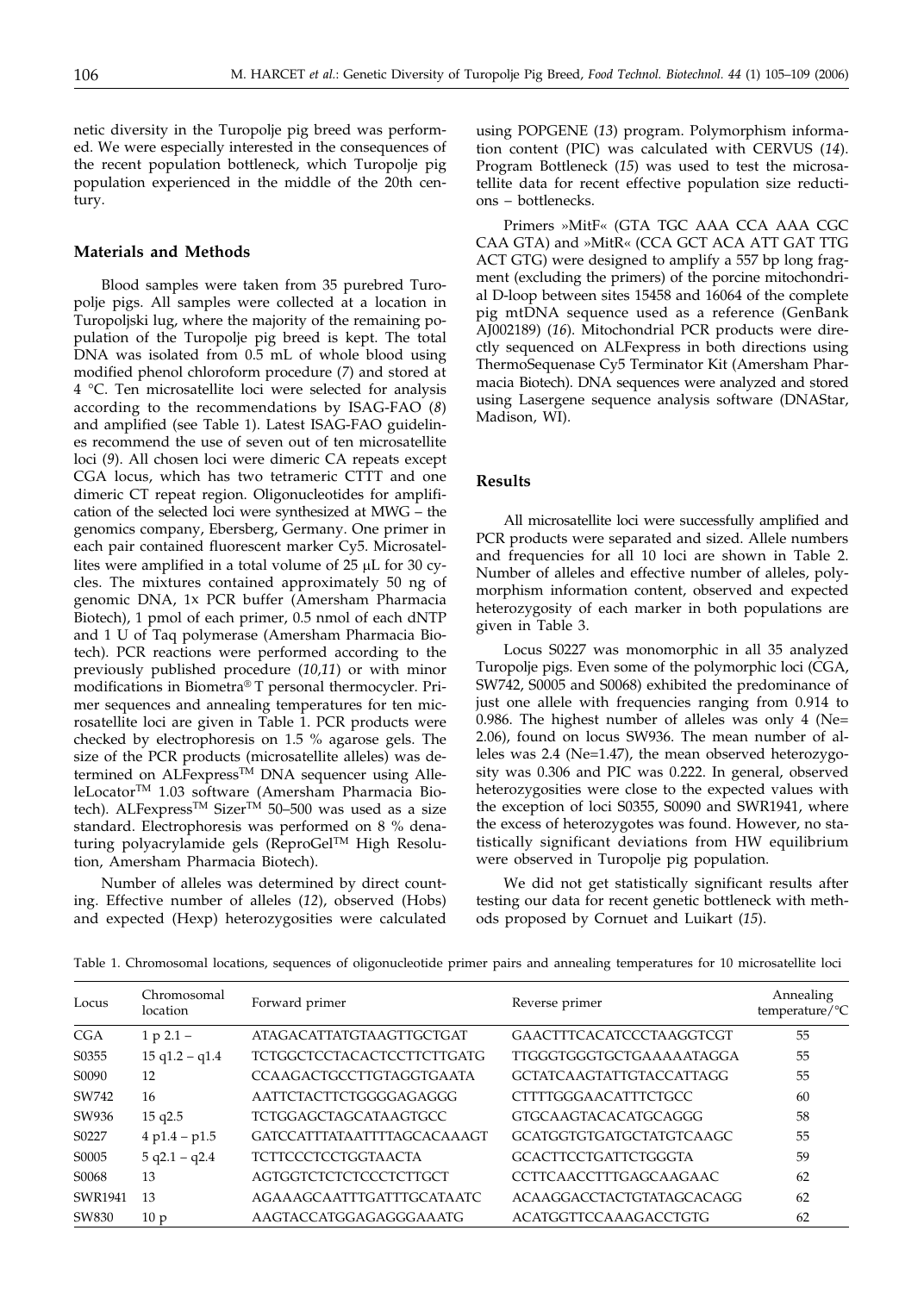| Locus      | Allele sizes |                | Allele numbers Allele frequencies |
|------------|--------------|----------------|-----------------------------------|
| <b>CGA</b> | 277          | 3              | 4.29                              |
|            | 285          | $\mathbf{1}$   | 1.43                              |
|            | 289          | 66             | 94.29                             |
| S0355      | 251          | 24             | 34.29                             |
|            | 266          | 46             | 65.71                             |
| S0090      | 243          | 23             | 32.86                             |
|            | 254          | 47             | 67.14                             |
| SW742      | 205          | $\mathbf{1}$   | 1.43                              |
|            | 217          | 64             | 91.43                             |
|            | 221          | 5              | 7.14                              |
| SW936      | 92           | 46             | 65.71                             |
|            | 94           | $\mathbf{1}$   | 1.43                              |
|            | 100          | 12             | 17.14                             |
|            | 104          | 11             | 15.71                             |
| S0227      | 233          | 70             | 100.00                            |
| S0005      | 228          | 69             | 98.57                             |
|            | 236          | $\mathbf{1}$   | 1.43                              |
| S0068      | 225          | $\overline{2}$ | 2.86                              |
|            | 241          | 67             | 95.71                             |
|            | 251          | $\mathbf{1}$   | 1.43                              |
| SWR1941    | 204          | 47             | 67.14                             |
|            | 212          | 23             | 32.86                             |
| SW830      | 178          | 46             | 65.71                             |
|            | 184          | 24             | 34.29                             |

Table 2. Allele sizes, numbers and frequencies on 10 microsa-

tellite loci in Turopolje pig

All 35 sampled Turopolje pigs had the identical partial mitochondrial D-loop sequence. The sequence is deposited under Acc. no. AY684145.

Mitochondrial haplotype determined in all Turopolje pigs was previously found at different frequencies in Hun-

garian Mangalitza (AY232892), Basque pig (AY232891), Pietrain (AY232886), Landrace (AY232884), Duroc (AY232877) and Iberian pig (AY232867) by Alves *et al.* (*17*), and in Large white pig (AB041494; *18*). A recent comprehensive study (*19*) identified this haplotype in numerous European pig breeds and in European wild boar populations. Fig. 1 shows the alignment of partial mitochondrial D-loop sequence from the Turopolje pig breed with different haplotypes representing European and Asian clades.

# **Discussion**

When compared with the results obtained in earlier studies on other European, Chinese and Indian pig breeds, our data indicate a significantly lower genetic diversity in Turopolje pig breed. Previous analysis showed microsatellite allele numbers in the range from 3.22 to 5.84 (Ne 1.51–2.91) in European breeds (*20,21*), 4.351 to 6.108 (Ne 3.399–4.982) in Chinese breeds (*22,23*) and 7 to 7.74 (Ne 5–5.3) in Indian breeds (*24*). Observed and expected heterozygosities and polymorphism information content values were accordingly higher for those breeds. Studies using the same loci (at least six out of ten) were chosen for comparison with our results.

We attribute our findings to the severe demographic bottleneck that Turopolje pig experienced in the middle of the 20th century. As previously mentioned, the method for detecting genetic bottlenecks proposed by Cornuet and Luikart (*15*), based on allele deficiency and heterozygosity excess, could not prove our assumption. Although heterozygosity excess was present on some loci, it was not statistically significant. A possible explanation for this could lie in a very specific recent history of the Turopolje pig breed. As reported before (*4*), the reestablishment of this breed began less than 10 years ago with only 12 sows and 3 boars. Nothing is known about the genetic background of these individuals, *i.e.* breeding and selection practices before the beginning of the conservation project.

 $0.025$ ]  $0.272$   $[0.067]$ 

Locus No. of alleles Ne PIC Hobs Hexp CGA 3 1.1223 0.105 0.114 0.111 S0355 2 1.8202 0.349 0.571 0.457 S0090 2 1.7896 0.344 0.543 0.448 SW742 3 3 1.1887 0.150 0.171 0.161 SW936 30 4 2.0571 0.466 0.543 0.521 S0227 1 1.0000 0 0 0 S0005 2 1.0290 0.028 0.029 0.029 S0068 3 3 1.0903 0.081 0.086 0.084

0.8433] 1.4707 [0.4155] 0.222 0.306 [

SWR1941 2 1.7896 0.344 0.543 0.448 SW830 2 1.8202 0.349 0.457 0.457 0.457

Table 3. Observed and effective number of alleles, polymorphism information content, observed and expected heterozygosity over 10 microsatellite loci in Turopolje pig

Ne = effective number of alleles

Mean [standard deviation] 2.4 [

PIC = polymorphism information content

Hobs = observed heterozygosity

Hexp = expected heterozygosity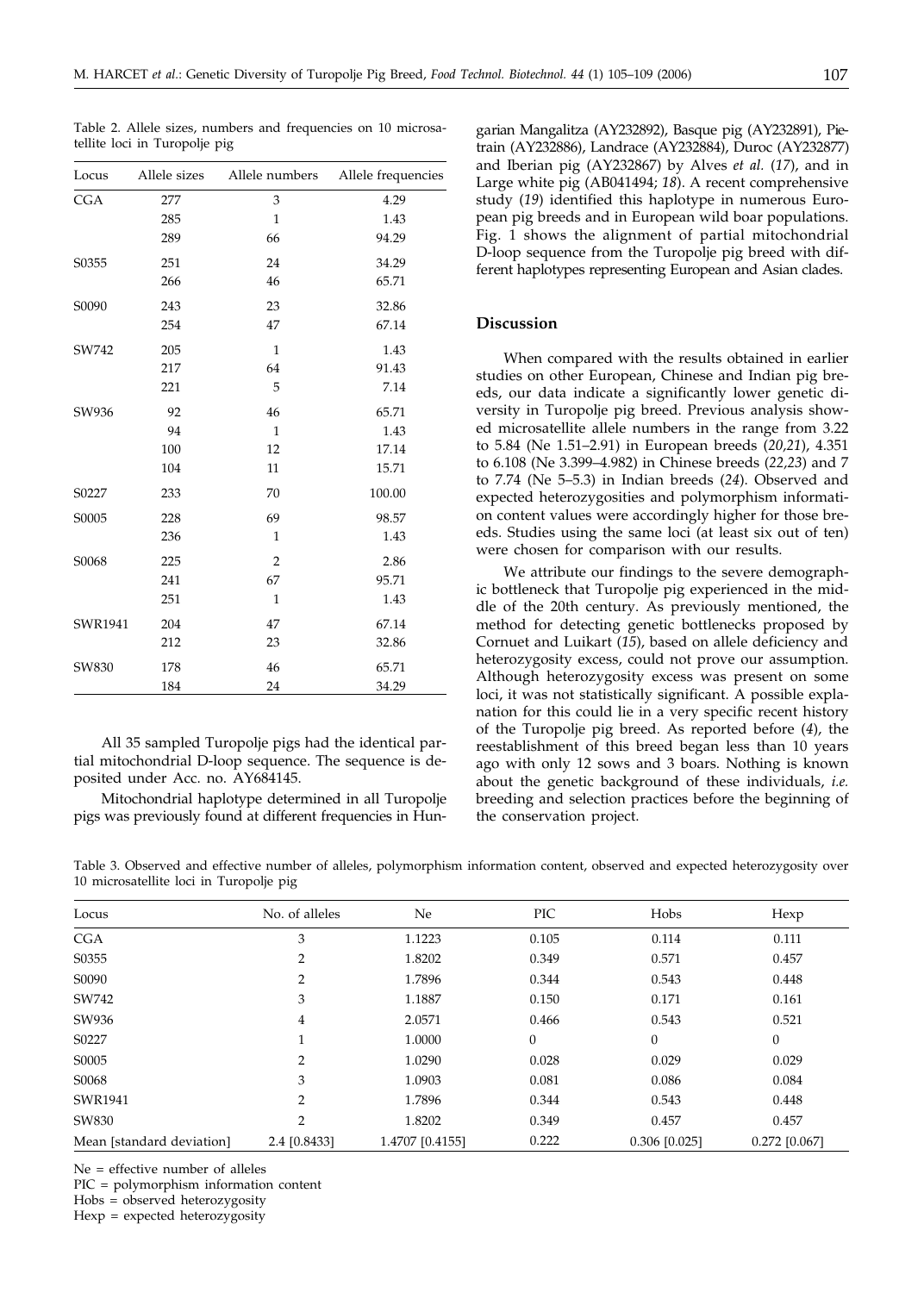Referent sequence AJ002189 nucleotide positions

| <b>Mitochondrial</b><br>D-loop<br>haplotypes |                      | 558<br>578<br>cocod da cococorrere con de corona cocococo da descococor<br>こののののののののののいいいのからハイイイインののののかいのかいいいいいいいいいい |
|----------------------------------------------|----------------------|----------------------------------------------------------------------------------------------------------------------|
| Turopolje pia                                |                      |                                                                                                                      |
| (haplotype A)                                | $\ddot{\phantom{a}}$ | TAGTGC-TGACAA-CCATTATGCACACTCTAACCTGACTCCATA                                                                         |
| haplotype C                                  |                      |                                                                                                                      |
| haplotype E                                  |                      |                                                                                                                      |
| haplotype CA                                 |                      |                                                                                                                      |
| haplotype BK                                 |                      |                                                                                                                      |
| haplotype R                                  |                      |                                                                                                                      |
| Haplotype BA                                 | $\ddot{\phantom{0}}$ |                                                                                                                      |
| haplotype BQ                                 | $\mathbf{r}$         |                                                                                                                      |
| haplotype FH                                 | $\mathbf{r}$         | $\ldots$ $\mathtt{AA}$ TTGCTGT.TTG                                                                                   |
| haplotype GX                                 |                      |                                                                                                                      |
| haplotype AL                                 |                      |                                                                                                                      |
| haplotype D                                  |                      | $\ldots$ C. T-AA. - $\ldots$ -TTGC $\ldots$ . GT. T. $\ldots$ . T. $\ldots$ GCG                                      |
| haplotype J                                  |                      | $\ldots$ $-A$ $A$ $-TTG$ $G$ $T$ $T$ $G$ $CT$                                                                        |
| haplotype CD                                 |                      | : $C.CC. TAA.  - TTG.  TG. . T.TCG. . T.A.  T. .G$                                                                   |

**Fig 1.** Alignment of mitochondrial D-loop sequences. Haplotypes are named according to Larson *et al.* (*19*). Only variable positions are shown. Nucleotide positions are numbered according to the referent sequence AJ00219. Haplotypes A (Turopolje pig) – AY684145, C – AY884770, E – AY884749, CA – AY232872, BK – AY232858, R – AY884769 and BA – AF535163 belong to the European clade; haplotypes BQ – AY884727, FH – AY884811, GX – AY884784, AL – AY884646, D – AY884708, J – AY884801 and CD – AY884644 belong to the Asian clade

Haplotype A found in the Turopolje pig breed is only present in Europe or European derived populations; it is the most frequent haplotype in the European pig breeds and forms a basis for one of the two core European lineages (lineage A). As it is also present in the European wild boar populations (*19*), it is possible that the Turopolje pig was domesticated locally. There is no evidence of introgressions from other mitochondrial haplotypes in the present population of the Turopolje pig breed. However, the hypothesis of introgression from other pig breeds cannot be completely discarded for two reasons; (*i*) haplotype A is also present in most other European breeds including Berkshire, Cornwall and Large white, (*ii*) strong bottleneck might have eliminated less frequent haplotypes.

# **Conclusion**

Low genetic diversity of Turopolje pig breed presents an additional danger for extinction and emphasizes the need to apply strictest possible conservation measures and prevent further loss of intrabreed diversity.

The prevailing motive for current conservation efforts is cultural and historic importance of Turopolje pig breed. However, the example of Iberian pig (*25,26*) shows that it is possible to use autochthonous pig breeds for the production of specialized high quality meat products. Dikić et al. (5) have already shown that there are similarities in fatty acid composition between the two breeds. Commercial use of Turopolje pig would certainly contribute to the conservation efforts.

### *Acknowledgement*

This work was supported by grants 0098072 and 0098905 to V. G. and grant 0178004 to M. Đ. from the Croatian Ministry of Science, Education and Sport.

### **References**

- 1. M. Đikić, I. Jurić, Turopolje pig autochthonous Croatian breed – Origin, survival or disappearance, *Biodiversity in Livestock Production in Croatia: Proceedings*, CASA Publications Zagreb, Croatia (2001) pp. 97–113.
- 2. M. Đikić, I. Jurić, Z. Robić, Z. Henc, G. Gugić, Litter size and weight of piglets of the Turopolje pig breed in the suckling period, *Agric. Conspec. Sci. 64* (1999) 97–102.
- *3.* R. Loftus, B. Scherf: *World Watch List for Domestic Animal Diversity*, FAO/UNEP, Rome (1993).
- 4. M. Đikić, I. Jurić, S. Mužic, Z. Janječić, Carcass composition of Turopolje pig, the autochthonous Croatian breed, *Agric. Conspec. Sci. 68* (2003) 249–254.
- 5. M. Đikić, I. Jurić, S. Mužic, Fatty acid composition of tissues of Turopolje hogs and crossbreeds, *Acta Agr. Kapos. 6* (2002) 99–105.
- *6.* M. \iki}, K. Salajpaj, D. Karolyi, I. Juri}, Distribution of tissues in the carcass of Turopolje pig, an autochthonous Croatian breed, *Acta Agric. Slov. 84* (2004) 153–161.
- *7.* A.R. Wyman, R. White, A highly polymorphic locus in human DNA, *PNAS, 77* (1980) 6754–6758.
- *8.* Secondary Guidelines for Development of National Farm Animal Genetic Resources Management Plans. Measurement of Domestic Animal Diversity (MoDAD): New Recommended Microsatellite Markers, FAO, Rome (1998) (*http:// dad.fao.org/en/refer/library/guidelin/marker.pdf*).
- *9.* Secondary Guidelines for Development of National Farm Animal Genetic Resources Management Plans. Measurement of Domestic Animal Diversity (MoDAD): New Recommended Microsatellite Markers, FAO, Rome (2004) (*http:// dad.fao.org/en/refer/library/guidelin/ISAG\_2004\_Poster\_markerlists.pdf*).
- *10.* G.A. Rohrer, L.J. Alexander, J.W. Keele, T.P. Smith, C.W. Beattie, A microsatellite linkage map of the porcine genome, *Genetics, 136* (1994) 231–245.
- *11.* A. Robic, M. Dalens, N. Woloszyn, D. Milan, J. Riquet, J. Gellin, Isolation of 28 new porcine microsatellites revealing polymorphism*, Mamm. Genome, 5* (1994) 580–583.
- *12.* M. Kimura, J.F. Crow, The number of alleles that can be maintained in a finite population, *Genetics, 49* (1964) 725–738.